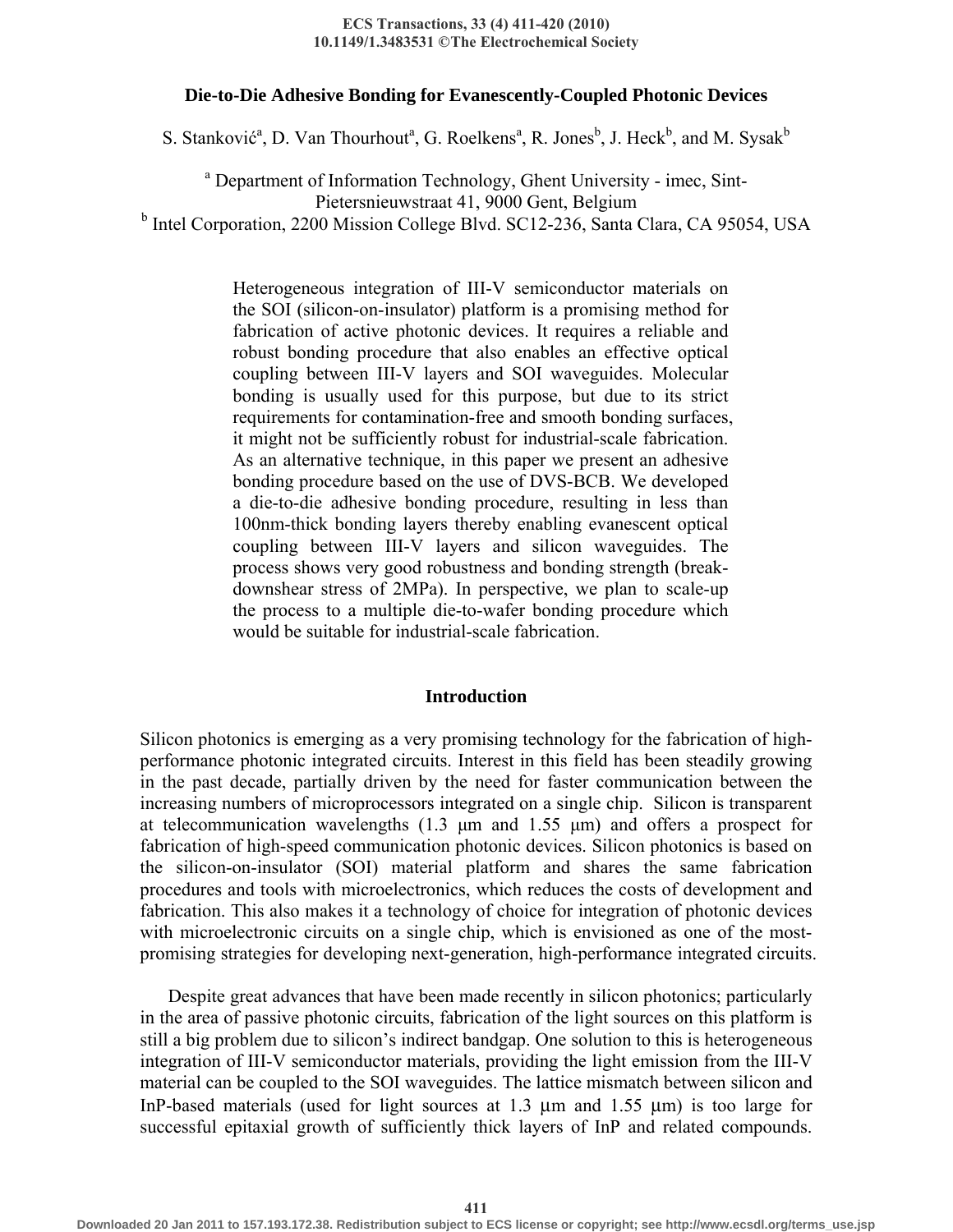Thus, a reliable and robust procedure for bonding III-V materials on top of silicon-based waveguides is required. Preferably, it should also provide evanescent optical coupling between III-V layers and the underlying SOI waveguides. This coupling scheme enables the bulk of the guided mode optical power to be within the silicon waveguide itself and requires no additional coupling structures, such as tapers or gratings, which are not easy to fabricate. In recent years, molecular bonding has been the preferred technology for this purpose and several evanescently-coupled hybrid III-V/Si lasers, based on this procedure, have already been reported (1-4). However, since molecular bonding is very sensitive to surface roughness, contamination or presence of small particles, this technique may not be sufficiently robust for industrial-scale fabrication where such strict requirements are difficult to meet.

Compared to molecular bonding, adhesive bonding is generally more tolerant to surface roughness, particle contamination and, to some extent, topography of the bonding surfaces. Since curing of adhesives is typically a low-temperature process, the stress induced due to the difference in thermal expansion of the bonded materials is also generally small. In literature, both thermoplastic polymers, like PMMA (5), SU-8 (6) and thermosetting polymers, such as spin-on glass (7), polyimide and BCB (8) are described. Our heterogeneous integration scheme assumes bonding of unprocessed III-V dies (with its epitaxial layers down) on top of previously processed SOI waveguide circuits, as shown in Figure 1a). Very precise alignment is not required, since III-V dies are further processed after the bonding. Thermoplastic polymers usually have a relatively small postbonding thermal budget, which is a disadvantage in view of the III-V post-bond processing. Therefore, thermosetting polymers are the focus of this work.



Figure 1. a) Heterogeneous integration of a III-V die on top of SOI waveguides based on bonding; b) Layout of our silicon rib waveguide structure with a III-V die comprising InGaAlAs active layers bonded on top of it.

The bonding adhesive of our choice is a thermosetting polymer, divinylsiloxane-bisbenzocyclobutene (DVS-BCB), also referred to as BCB. This is a commercially available polymer, produced by The Dow Chemical Company under the name Cyclotene®™. BCB is a well-known material and it has been studied for various applications including adhesive wafer bonding and packaging (8,9). During its polymerization it produces no byproducts, so there is no outgassing which would complicate the bonding process. In recent years, the Photonics Research Group at Ghent University in Belgium has reported a BCB bonding process (10) and it has demonstrated photodetectors (11,12), hybrid III-V/Si lasers (13) and several other photonics devices (14) based on BCB bonding.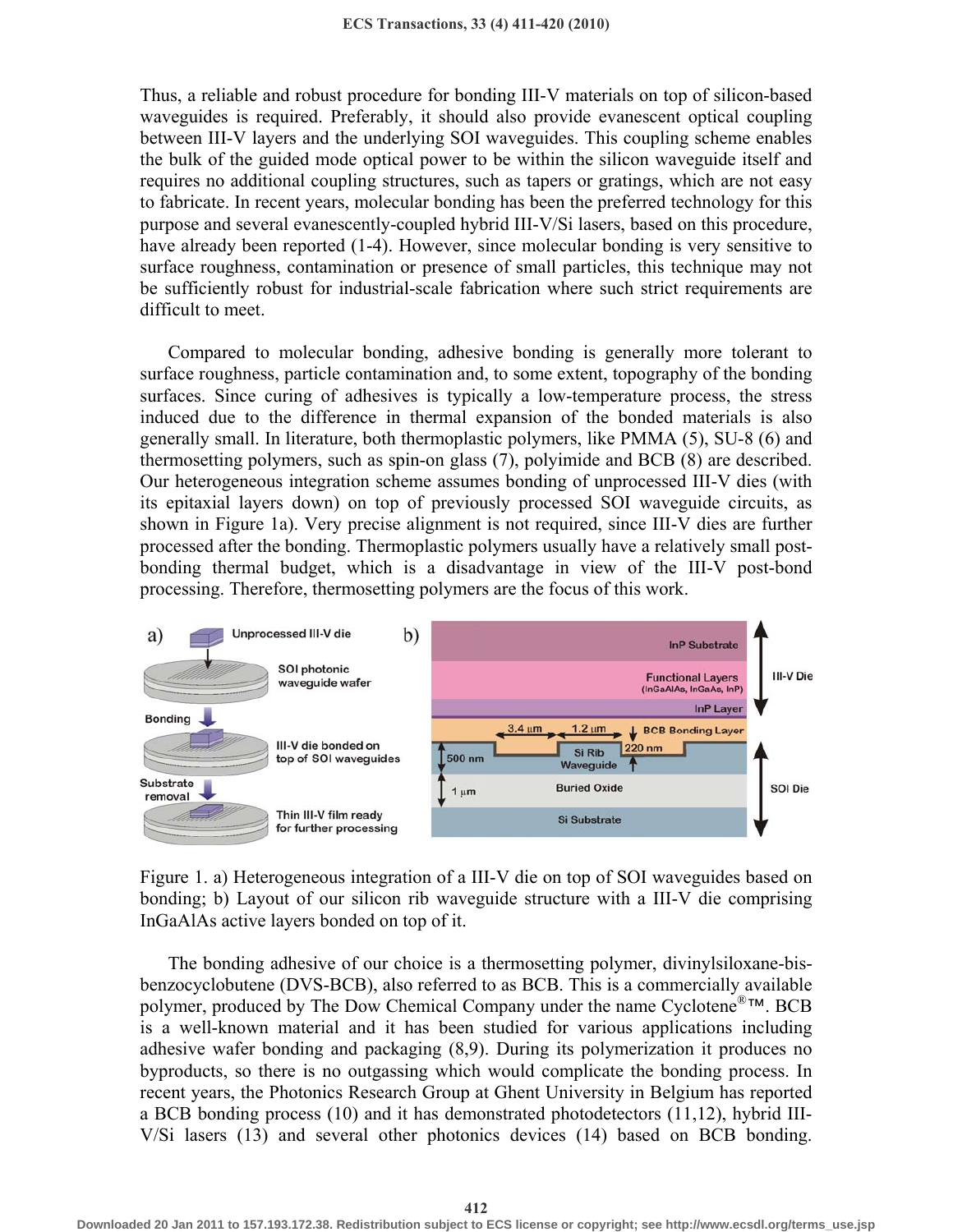However, all these devices were based on a manual BCB bonding process, suitable for research and development, but not for an industrial cleanroom environment. On the other hand, evanescently-coupled hybrid III-V/Silicon lasers show a great potential as light sources that are so much needed in silicon photonics. Therefore, we developed a reliable and robust, machine-based BCB bonding process that will provide sufficiently thin bonding layers (< 100 nm), suitable for fabrication of evanescently-coupling hybrid lasers.

## **Die-to-Die Bonding – Tools and Experimental Setup**

Our goal is to bond a III-V die, with epitaxially grown InP-based layers, on top of SOI photonic waveguides. Post-bonding processing of a III-V die is to be used to fabricate an evanescently-coupled hybrid III-V/Si laser. In our experiments, we use silicon rib waveguides as shown in Figure 1b). The width of the waveguides is 1.2 μm and they are surrounded by 3.4 μm wide and 220 nm deep trenches. Thickness of the silicon slab layer is 500 nm, while the thickness of the buried oxide layer is 1 μm. As it would be too costly to fully cover the SOI waveguide circuit with III-V wafers, we focus on a die-to-die bonding procedure, which can be scaled-up to die-to-wafer and eventually multiple die-to-wafer bonding procedure. The size of III-V dies that are used in the experiments varies, but it is never smaller than 5 mm  $\times$  5 mm, or larger than 8 mm  $\times$  8 mm. Size of the SOI die is either 20 mm  $\times$  20 mm or 10 mm  $\times$  10 mm. In our bonding procedures, we use Cyclotene 3022-35 which nominally produces the thinnest BCB cured films  $(1 \mu m - 2.4 \mu m)$  compared to other resins from the Cyclotene 3000 Series (15). To obtain bonding layers much thinner than 1 μm, we dilute BCB with mesitylene in different volume proportions. Such a diluted solution is spin-coated on the SOI die after which III-V and SOI dies are brought into contact and the BCB is subsequently cured.

### Bonding Tool

Switching from a manual to a machine-based bonding procedure was a basic prerequisite for bringing our bonding process closer to industry-compatible procedures. For this purpose, we chose to work with a Süss MicroTec ELAN CB6L wafer bonding tool. It is classified as a manual bonding tool (as compared to fully automated bonders) and is specifically designed for the needs of research and development and for the preproduction wafer bonding market. The CB6L wafer bonder can handle wafers of up to 150 mm diameter. Wafers are placed on the transport fixture and loaded into the process chamber. The bonding process itself is defined by the user who creates the bonding recipe, which is a sequence of steps in which all the relevant process parameters and its tolerances are defined. However, ELAN CB6L wafer bonder is not designed for handling such a small dies as we are using in our experiments. The standard transport fixture of this wafer bonder can handle wafers of minimum 100 mm diameter, although with the special equipment, wafers of 50.8 mm diameter can be handled as well. Thus, we had to solve this problem and enable working with dies.

## Die-to-Die Bonding Setup

Our approach is to temporarily attach both III-V and SOI dies to auxiliary wafers that act as die carriers. Then, we load these wafers into the processing chamber of the wafer bonder, with the dies attached to them, and proceed with the bonding. In this way, we are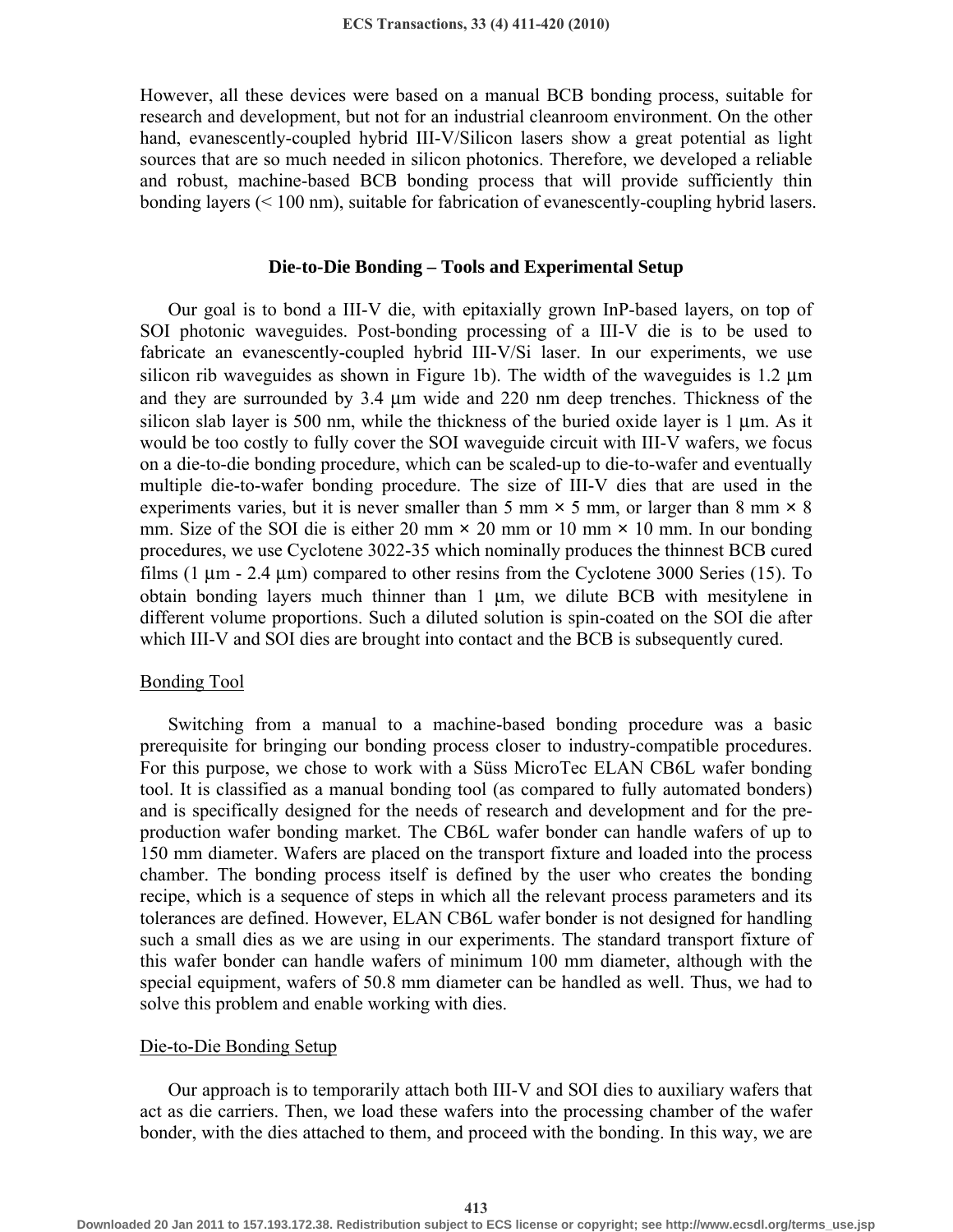able to use a standard transport fixture of the bonding tool, designed to handle the wafers, while in the end we bring only the dies into contact. The cross-section of this die-to-die bonding setup is given in Figure 2a). Before bringing the dies into contact, the metallic spacers (that are integral parts of the transport fixture) are placed between the top and the bottom carrier wafers. Specifically, the thickness of our III-V dies is around 375 μm and the thickness of SOI dies is around 725 μm, making our bonding stack roughly 1100 μm thick. On the other hand, the thickness of metallic spacers is only 100 μm. To compensate for this difference, two additional Si dies are bonded on the bottom carrier wafer at the exact locations were the metallic spacers are positioned. These dies act as the additional spacers. In this way, metallic spacers rest on these "spacer-dies" and enable the existence of a gap between the SOI die and III-V die, prior to the bonding. When we want to bring the dies into contact, metallic spacers are retracted and the III-V die falls on the SOI die, while the gap is now left between the Si spacer-dies on the bottom carrier wafer and the top carrier wafer (see Figure 2b)).

The additional advantage of this setup is that, once the metallic spacers are in place, the top carrier wafer can easily rotate around its vertical symmetry axis, as shown in Figure 2c). To some extent, it is possible also to have a translation movement of the top carrier wafer with respect to the bottom one. In this way, we can manually adjust the relative position of the bonding dies before placing the clamps that fix the top and the bottom carrier wafers, prior to loading the transport fixture into the processing chamber.



Figure 2. Die-to-die bonding setup: a) cross-section of the setup with spacers still in place – prior to bonding; b) cross-section of the setup after the spacers are retracted – III-V and SOI dies come into contact; c) top view of the setup – rotational degree of freedom enables easy positioning of a III-V die.

We have chosen 100 mm diameter Pyrex glass wafers to act as the carrier wafers. They are able to withstand the curing temperatures of BCB and provide relatively good mechanical strength, while being much less brittle than Si wafers. One of the basic problems was how to temporarily fix the dies to these glass carrier wafers prior to bonding. This attachment should be able to withstand some extreme conditions in the processing chamber (high vacuum, temperatures usually up to  $250 \degree C$ ) and also be able to easily detach after the bonding is finished. In our first experiments, we used Apiezon<sup>®</sup> H Grease, able to withstand temperatures up to 240  $\degree$ C and suitable for use in a vacuum environment. Although this grease did the intended job, it was not convenient to work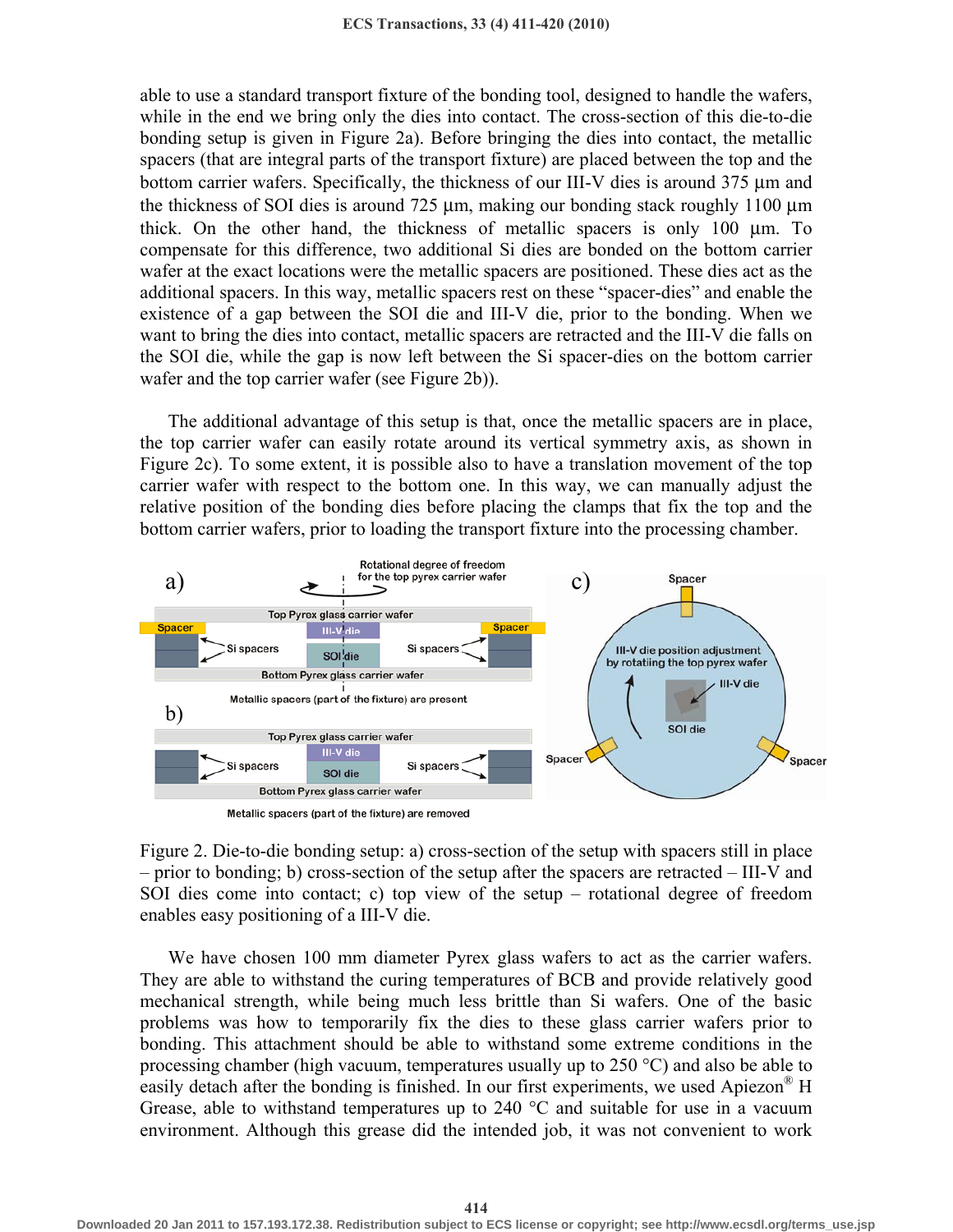with. Applying the grease required a lot of dexterity and it was not possible to have good control over the thickness of the grease between the attached die and the carrier wafer. It was not always easy to detach the samples after bonding, neither it was easy to clean them. Therefore, we started using thermal release tape Revalpha No.31950E from Nitto Denko. The release temperature of this tape is 200 °C, which is less than the usual curing temperature for BCB. However, we performed a series of tests and confirmed that the tape can withstand temperatures up to 240  $^{\circ}C$ , for 1 hour, without substantial increase in residual adhesive strength. The use of tape brings many advantages, like controllable and reproducible thickness of the bonding medium between the die and the carrier wafer, ability to easily tailor it to the shape of the dies and easy detachment of the dies from the carrier wafers after completion of the bonding process.

#### **Description of the Bonding Procedure**

The entire bonding process can be divided into two phases. The first one is preparation of III-V and SOI dies, while the second one is the bonding itself. Preparation of the samples has a goal to remove any contamination from the bonding surfaces of the dies and to condition these surfaces so that BCB can be easily and effectively applied. Although the adhesive bonding is somewhat tolerant to particle contamination, since we want to achieve bonding layers of less than 100 nm thickness, it is clear that removing any residual particles from the bonding surfaces is essential. Cleaning the surface of SOI dies is performed using Standard Clean 1 (SC-1) solution, comprising aqueous ammonia (NH<sub>4</sub>OH), hydrogen peroxide (H<sub>2</sub>O<sub>2</sub>) and deionized (DI) water in volume ratios of 1:1:5, respectively. The SOI die is exposed to SC-1 at 70 °C, for 15 minutes, after which it is rinsed with DI water, dried and placed on a spin-coater. Usually, we first spin-coat adhesion promoter AP3000 and then we spin-coat the BCB:mesitylene solution. Our usual spin-coating procedure comprises the spreading step, lasting 5 seconds at 500 rpm, followed by the spin-coating step of 40 seconds at 3000 rpm. After this, the SOI die is baked on a hotplate at 100 °C, for 4 minutes, to let mesitylene evaporate and the BCB film to stabilize. Finally, the SOI die is mounted on a carrier wafer and placed into the transport fixture.

In most of our experiments we have used III-V dies cleaved from epitaxially grown InP-based wafers, comprising layers of InGaAlAs and InGaAs. In all of these dies, the material that was in direct contact with the bonding BCB layer was indium phosphide. In some occasions, as a much cheaper alternative, we used pure InP dies instead. However, there is no equivalent cleaning solution for III-V dies, like SC-1 for SOI and silicon dies. To overcome this problem, we include two sacrificial layers that are grown on the top of our epi layer stack. On the wafer surface, there is a 100nm-thick InP layer, followed by a 100nm-thick InGaAs layer below. Prior to bonding, we use selective wet etching to remove these two layers, one at a time. In this way, any particles and contaminants present on the III-V die surface are removed during wet etching, exposing a clean InP layer that will come to contact with BCB during the bonding. For easier handling, the III-V die is first attached to the carrier wafer and then wet etching is performed. After removing sacrificial layers, the III-V die is rinsed with DI water, dried and mounted on the transport fixture.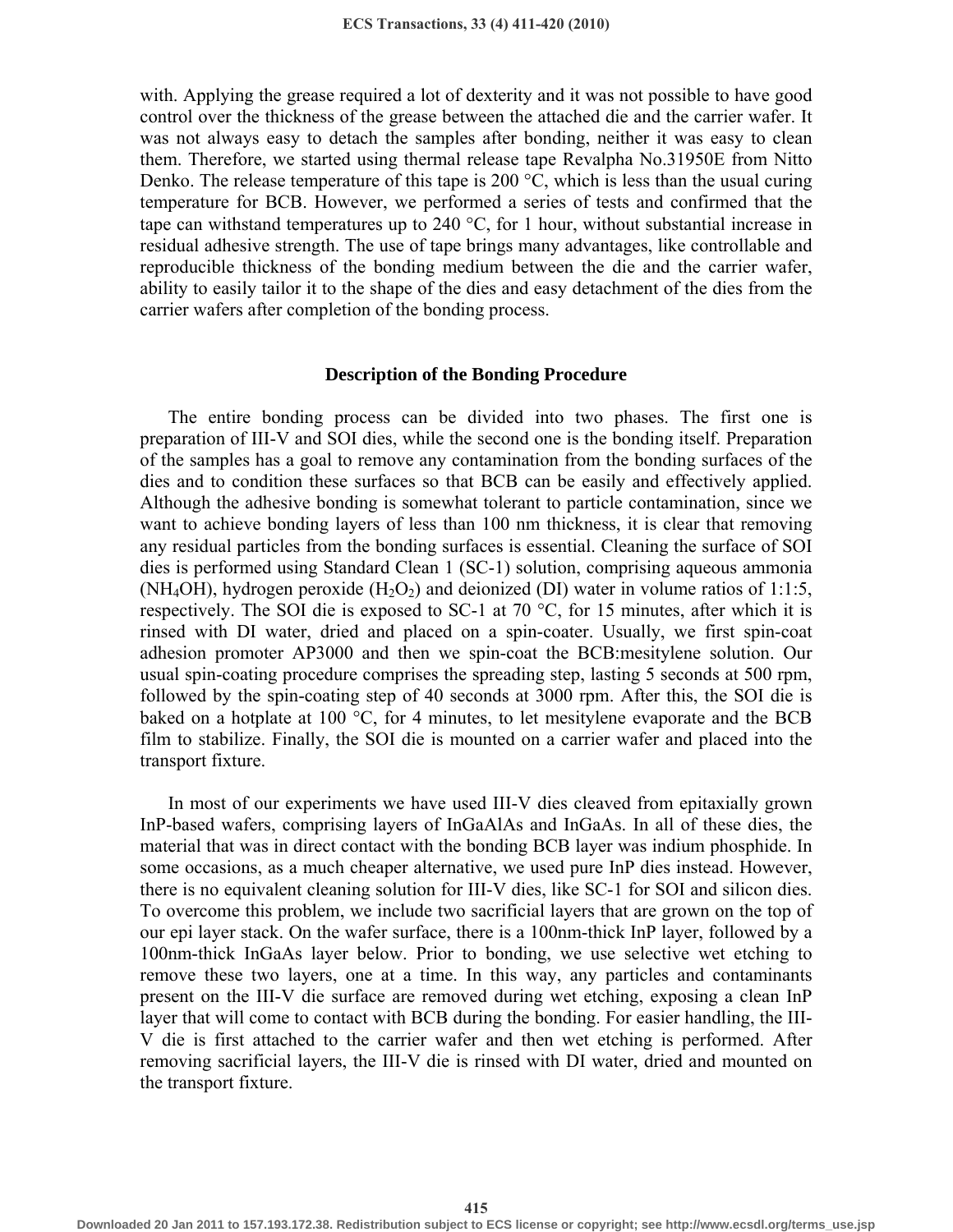Once both III-V and SOI dies, attached to their carrier wafers, are mounted on the transport fixture, the fixture itself is loaded into the processing chamber of the wafer bonder and the bonding recipe is started. Our bonding recipe starts with bringing the processing chamber into vacuum and heating top and bottom heaters to 150 °C. After 5 minutes in vacuum, the dies are brought into contact. After this, dies are kept at 150 °C for 20 minutes, while the bonding pressure is applied to them. Subsequently, the temperature is slowly increased up to 240  $^{\circ}$ C, with a ramp of 1.6  $^{\circ}$ C/min. The bonding head is raised at 180 °C and no pressure is applied afterwards. After reaching 240 °C, dies are kept at this temperature for 1 hour in a nitrogen atmosphere, at 1000 mbar. Although a usual BCB curing is performed at 250  $\degree$ C for 1 hour, we have lowered this to 240 °C. Initially, this was to comply with temperature limit for Apiezon® H Grease and afterwards we wanted to avoid exposing thermal tape to temperatures much higher than 200 °C, as it would increase its residual adhesiveness. According to Dow Chemicals technical notes (15), the BCB degree of polymerization in these two cases should be around 98% and 95%, respectively, which should not result in a significant difference. After curing is finished, the bonded samples are cooled to room temperature and finally unloaded from the processing chamber. Afterwards, the InP substrate on a III-V die is grinded down to  $\sim$ 70  $\mu$ m using a lapping tool and is subsequently removed by wet etching in a 37% HCl(aq.) solution. In the end, a thin III-V film with the functional layers remains bonded to SOI die, ready for further processing.

### **Results of the Bonding Experiments**

A series of bonding tests was performed in order to optimize the bonding process and to find the best settings and parameters. After initial tests using Apiezon® H Grease, we have switched to thermal release tapes which provided more convenient die fixing and detachment, as well as more stable results. Due to a relatively small bonding area, limited by the III-V die size (see Figure 2b)), it was essential to find the optimum bonding pressure. The area of the bonding head in our wafer bonder  $(A_{bh})$  is 222 cm<sup>2</sup>, which is much more than the die bonding area  $(A_{die})$  – usually around 0.5 cm<sup>2</sup>. The actual bonding pressure exerted on the dies during the bonding is scaled up by *Abh*/*Adie* ratio, compared to the bonding tool pressure, which is the differential pressure between the gas in the bonding head cushion and the processing chamber and is defined as a parameter in the bonding recipe. In our experiments, we keep this value at 10 mbar, which is at the lower limit of our wafer bonder. The size of III-V dies slightly varies in our tests, but the actual bonding pressure in most of our experiments is in the range of 4-5 bar (400-500 kPa).

#### Bonding Layer Thickness

In our first bonding experiments, we have focused on achieving bonding layers thinner than 100 nm. Since the bonding pressure (*pdie*) was already high and not easily reproducible, we have directed our attention to varying the rotation speed during BCB spin-coating and changing the BCB volume ratio in BCB:mesitylene solutions that we were using. To assess the impact of these to parameters we have spin-coated BCB solutions on flat, unpatterned, InP dies and subsequently cured them. Using lithography and dry etching of BCB, we would make "windows" in a cured BCB film and measure its thickness at the edges using a contact profilometer. BCB:mesitylene ratios that we used in out tests were 2:3, 1:2, 1:3 and 1:7, corresponding to BCB volume ratio in solutions of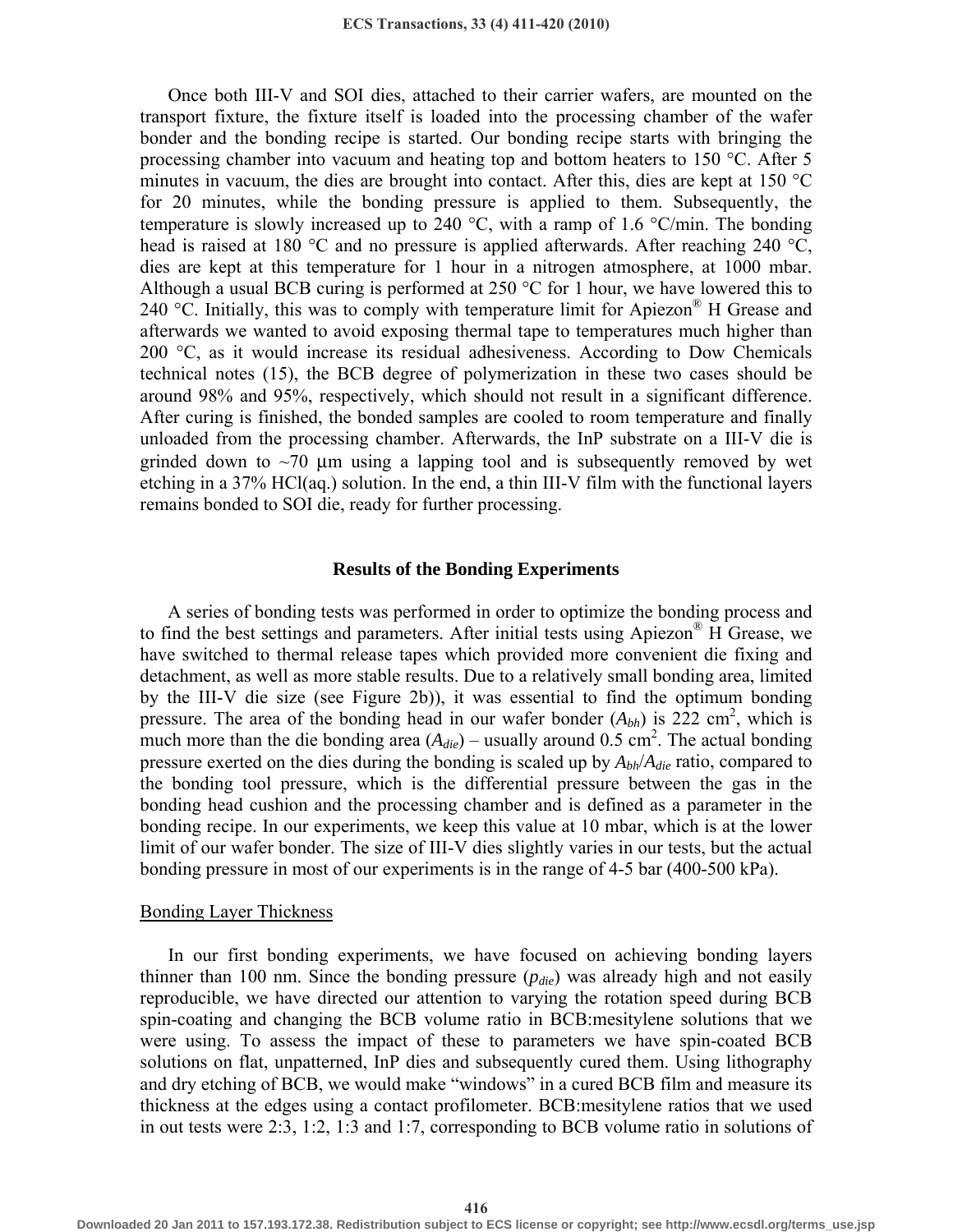40%, 33%, 25% and 12.5%  $(v/v)$ . Results of these tests are shown in Figure 3. Obviously, changing BCB content in the solution has more impact on the final BCB film thickness than increasing the rotation speed. Other tests showed that spin-coating BCB on a patterned SOI die, at speeds above 5000 rpm, produced a non-uniform film immediately after spin-coating. To avoid this and further standardize our process, we have fixed our spin-coating speed at 3000 rpm and used this value in all the subsequent tests.



Figure 3. Thickness of cured BCB films, spin-coated on flat InP dies, depending on BCB volume ratio in BCB:mesitylene solution and rotation speed during spin-coating.



Figure 4. SEM images of ultra-thin BCB bonding layers on top of silicon waveguides: a) 15nm-thick layer, obtained using 1:7 BCB:mesitylene solution; b) 45nm-thick layer, produced by 1:3 BCB:mesitylene solution.

Thus, we were left with only BCB:mesitylene solution ratio as a variable parameter to achieve the desired bonding layer thickness. To measure this thickness, we would make a cross-section through a bonded III-V film, using a focused ion beam (FIB) tool and make a SEM image of it. After initial tests, we focused on 1:7 BCB:mesitylene solution. Using it, we managed to achieve bonding layers above Si rib waveguide as thin as 15 nm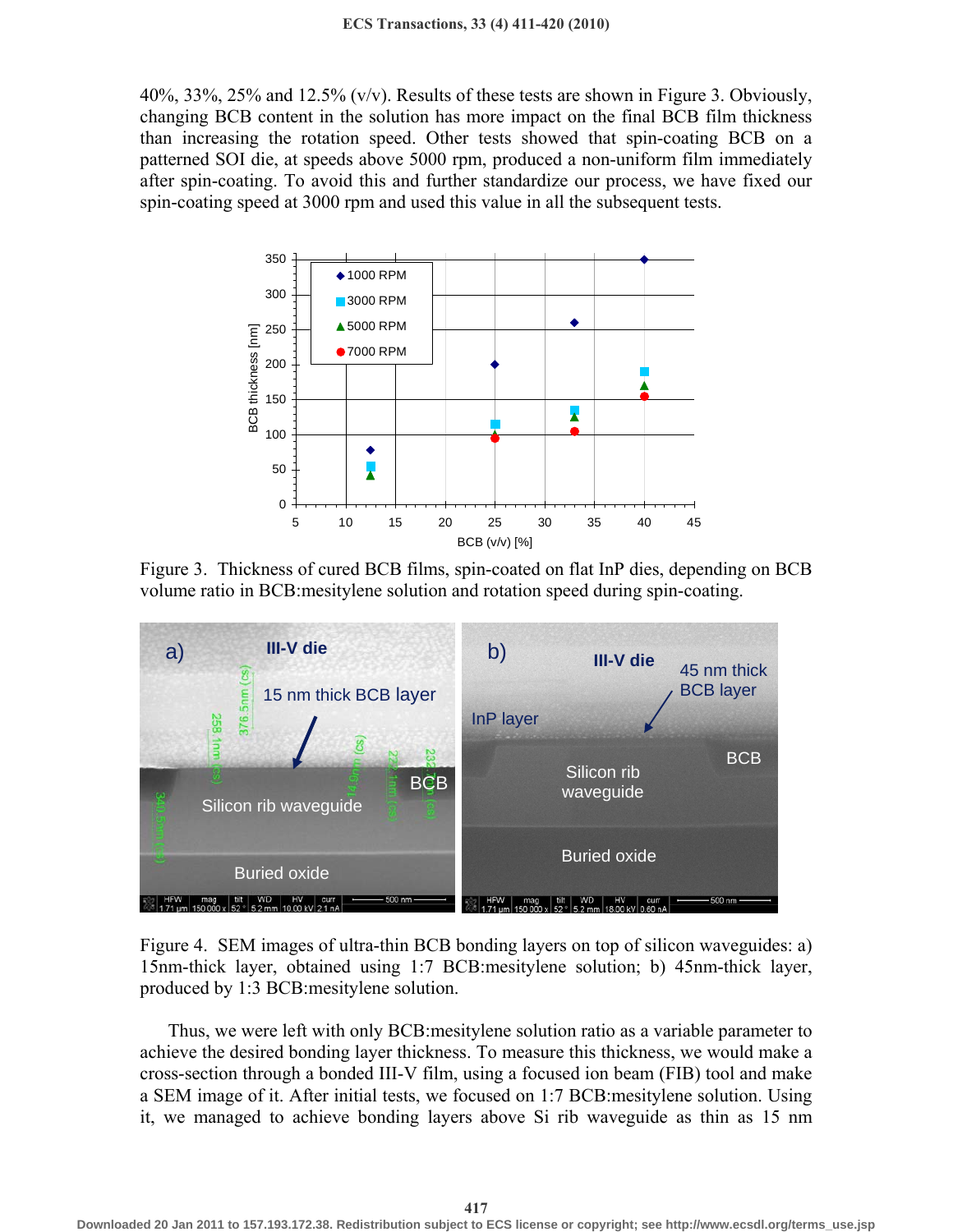(Figure 4a)). However, in our post-bonding die processing, we observed peeling of the III-V film around its edges during wet etching of the InP substrate. We also found that, in the bonding area, not all the trenches around Si rib waveguides were filled with BCB, which indicated that this solution was perhaps too much diluted and there was not enough BCB. Thus, we switched to 1:3 BCB:mesitylene solution, where we managed to achieve bonding layers of around 45 nm, as shown in Figure 4b). The bonding yield improved, but we sill saw some III-V film peeling during wet etching of the InP substrate. To improve process further, we started applying AP3000 adhesion promoter to the SOI die, prior to spin-coating BCB. Despite using the same "1:3" solution as before, we noticed that the BCB layer thickness increased to around 90 nm (Figure 5a), probably due to better BCB adhesion to the silicon surface and increased viscosity during spin-coating. In addition, III-V film peeling was drastically reduced and we were able to obtain highquality III-V films, with regular, sharp edges, as shown in Figure 5b).



Figure 5. Impact of adhesion promoter AP3000 on the bonding test results: a) BCB layer thickness increased to 90 nm (using 1:3 BCB:mesitylene solution); b) peeling of III-V film is minimized during wet etching, resulting in clear and sharp III-V film edges.

# Bonding Layer Uniformity

To assess uniformity of the BCB bonding layer, we have conducted several tests in which we were bonding pure InP dies on top of SOI waveguides. After the bonding, InP was etched in HCl until the III-V die was completely removed, exposing the underlying cured BCB film. We would than deposit a 40nm-thin layer of gold on top of this BCB film and use an optical profilometer to obtain information about the surface uniformity. Result of one of these tests, presented in Figure 6, shows the BCB surface profile along the direction perpendicular to SOI waveguides. We can clearly see notches (12-14 nm deep), corresponding to locations of the SOI waveguides, surrounded by 220nm-deep trenches. Despite this, and surface roughness of 3.5 nm we see no much variation in the profile, which implies a good BCB layer uniformity. In the cases when the III-V dies with epitaxially grown functional layers were bonded, uniformity was assessed by measuring BCB layer thickness in several locations, using the FIB tool. Usually, the variation in BCB thickness was around 10 nm. However, in several cases, when large pieces of III-V film peeled-off during wet etching, we observed variation in colour of the exposed BCB bonding layer, which indicates the variation in its thickness. Measurements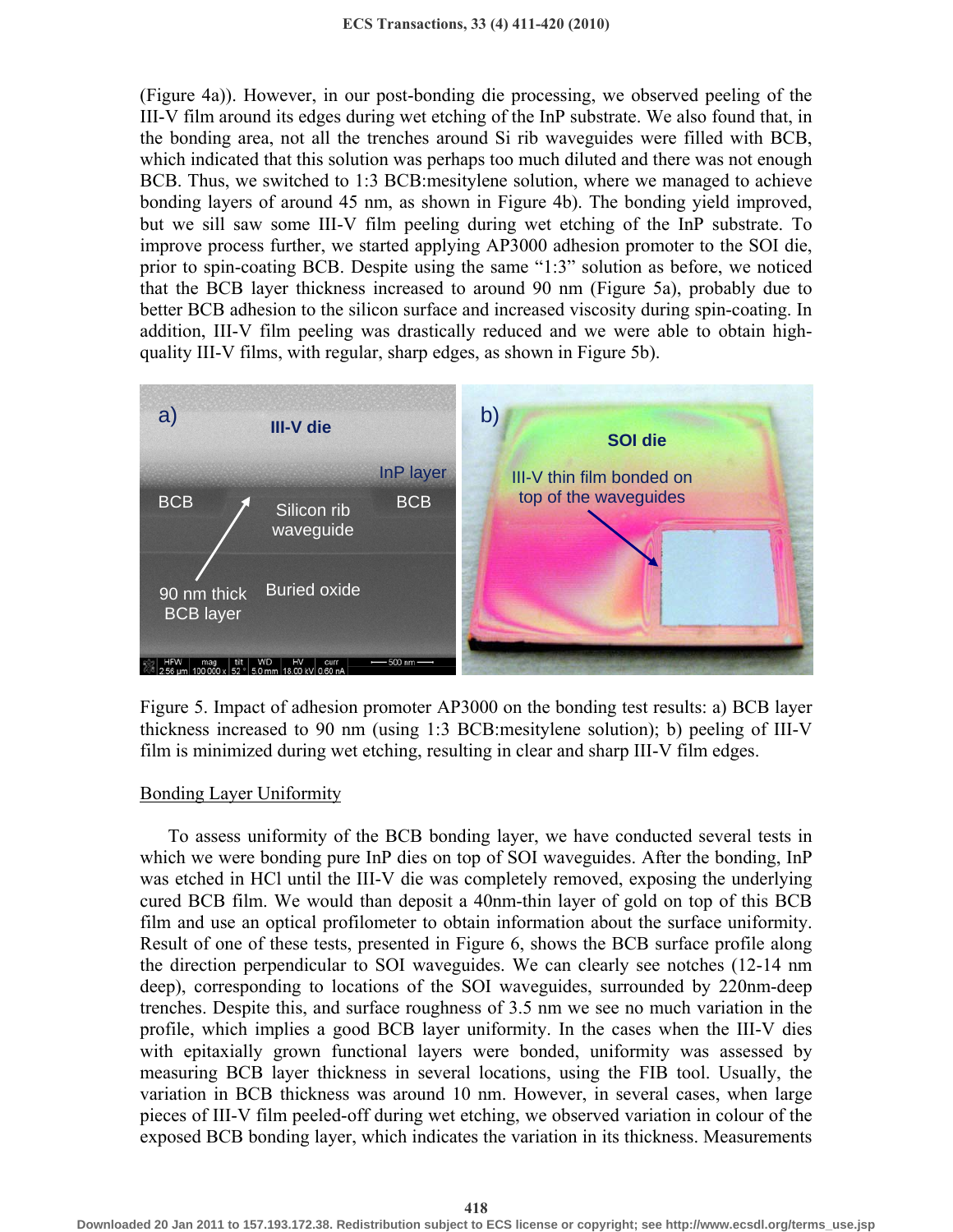at several locations revealed that the bonding layer thickness in these cases could vary from 20 nm to 120 nm. The cause for such a deviation from an expected behaviour, might lay in the topography of the bonded III-V die itself. Optical profilometer measurements showed that bow in some III-V dies can be several hundreds of nanometers. Currently, we are proceeding with tests that should indicate if there is a strong correlation between III-V die topography and BCB bonding layer uniformity.



Figure 6. BCB surface profile perpendicular to SOI waveguides. Notches are observed at the locations of SOI waveguides, at 250 μm pitch.

#### Shear Stress Tests

To assess the strength of the bonded dies, we prepared a batch of 11 bonded samples with standardized die sizes: 5 mm  $\times$  5 mm for III-V dies and 10 mm  $\times$  10 mm for SOI dies. In this batch, we used "1:3" bonding solution, except in one case, where dies were bonded using undiluted BCB, as a reference. Shear strength was measured using a die shear test method. Measured sheared stress values, at which the dies broke, ranged from 1.98 MPa to 2.02 MPa, with an average value of 2 MPa and standard deviation 0.017 MPa. Bond strength was measured for different BCB layer thicknesses with no significant difference seen for BCB thicknesses between 32-83nm. Such a small variation (within 1%) in the shear stress indicates a very good robustness of our bonding process, while the average shear stress value of 2 MPa is testimony of a solid bonding strength.

## **Conclusions**

We have developed a die-to-die adhesive bonding procedure, based on the use of DVS-BCB, suitable for heterogeneous integration of III-V dies on top of SOI photonic waveguides. The demonstrated BCB bonding layers thickness is less than 100nm which is sufficient for efficient evanescent coupling between III-V semiconductor layers and silicon waveguides. The process shows good robustness and solid bonding strength and we believe that it provides a promising alternative to molecular bonding for the purpose of heterogeneous integration of III-V dies and SOI wafers. Although primarily targeted for hybrid lasers and optical amplifiers, this bonding procedure can also be used for